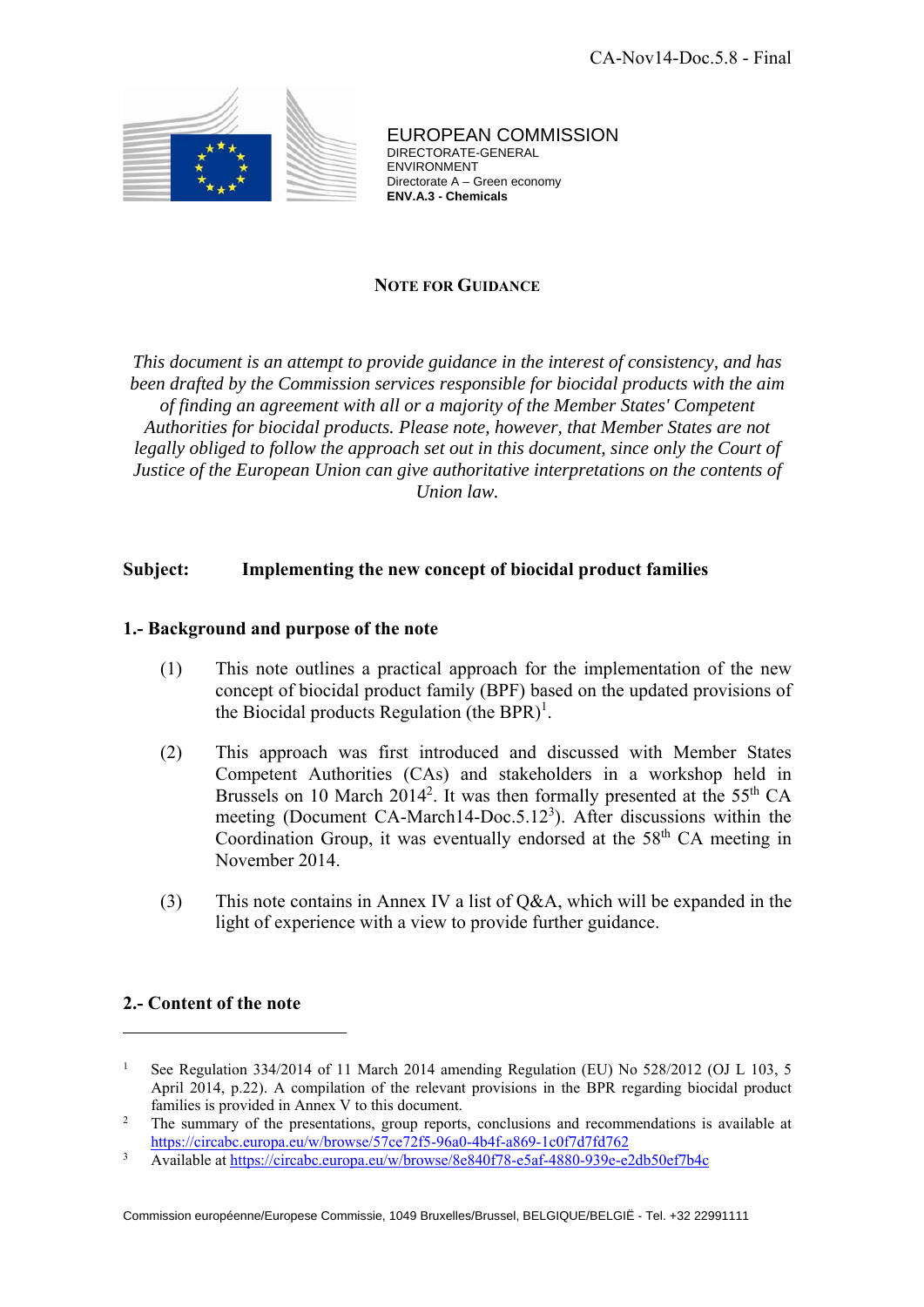- (4) This note is structured in 5 sections addressing the following:
	- a) Understanding of the elements involved in the new BPF concept,
	- b) Preparation of the application for authorisation of a BPF,
	- c) Evaluation of the BPF application by CAs,
	- d) Content of a BPF authorisation and,
	- e) Post-authorisation notification of new products.
- (5) The note also contains in Annex IV a list of Q&A, which reflects issues raised by CAs when dealing with BPF applications and how the Coordination Group (either thorough e-consultations or at CG meetings) will have agreed to address them.

# *2.1.- Understanding the elements involved in the new BPF concept*

- (6) The new definition of a BPF in Article  $3(1)(s)$  of the BPR refers to a group of products having similar uses, the same active substances, similar composition within specified variations and similar levels of risk and efficacy. Hence this means that products within a BPF, in addition to having different composition, can be intended for different uses, including different user categories, and also responding to different risk or efficacy levels.
- (7) In order to clearly define what is exactly authorised within a BPF, the authorisation, on the basis of the conclusions of the risk and efficacy assessment leading to acceptable uses, shall provide information in a structured way. In this context, the concept of "*meta* SPC" has been introduced and now needs to be explained in order to facilitate the BPF design by the applicant, the subsequent assessment by CAs and later notifications of new products, so they can be handled within 30 days by CAs.

# *(8) Similar composition*

- (9) By definition, products belonging to a BPF must have a similar composition within specified variations. This has to be understood as different compositions but also within certain boundaries:
	- a) Actives substances contained in a BPF contributing to the efficacy of the products have to be present in each product of the BPF (i.e. content  $\neq 0^4$ ).
	- b) The formulation type has to be considered when deciding whether this criterion is met:

<sup>4</sup> An active substance present in any product in a concentration in which it can be proven to not add to the efficacy of the product, should not be regarded as an active and therefore does not have to be present in all products.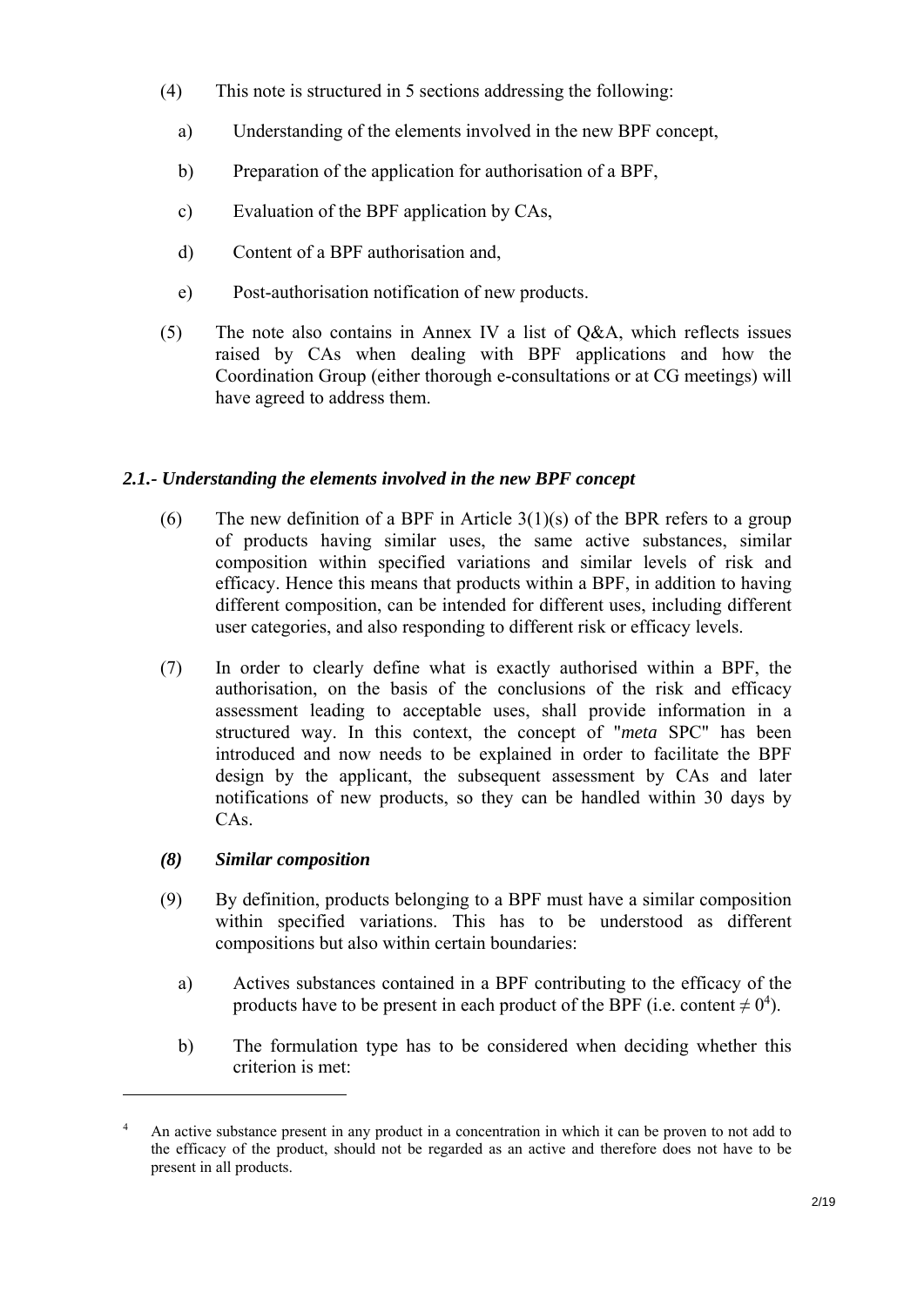- $-$  Overall, a case by case assessment<sup>5</sup> will have to be applied regarding the impact on the overall assessment and *meta* SPC grouping.
- Different formulations types may belong to the same BPF provided that the differences in composition do not affect significantly the overall conclusions from the risk assessment and efficacy evaluation.
- For rodenticides, differences in terms of the bait carrier should be considered (e.g. cereal based vs. wax formulations). In addition, the assessment of efficacy is based on product (composition) specific data.
- For liquid formulations it should be necessary to specify whether the BPF covers water-based liquids, solvent-based liquids or emulsions only.
- Concentrate and ready to use products can be included in a BPF. Where the result of the risk assessment only allows for certain dilutions, concentrates and dilutions could be kept within the same *meta* SPC; otherwise, they should be allocated in different *meta* SPCs.
- (10) The BPF composition range must be further specified for each *meta* SPC (*see example in Annex I*).

## *(11) Similar uses*

- (12) Similar uses for products belonging to a BPF have to be understood as different uses within the PT(s) to which the BPF belongs.
- (13) Therefore, provided that the risk and efficacy assessment provides a positive outcome, products belonging to a BPF can include different:
	- a) User categories.

- b) Target organisms (e.g. rats and mice or ticks and fleas).
- c) Application methods (e.g. spraying and brushing).
- d) Applications rates and frequency.
- e) Fields of use (e.g. indoor or outdoor).
- (14) As for a single biocidal product, a use is the result of the combination of the above elements within a given PT, in connection with its respective risk mitigation measures (RMM) and instructions for use.
- (15) A BPF can include products containing more than one existing active substance or belonging to more than one  $PT<sup>6</sup>$ . PTs have not to be identical

<sup>5</sup> A justification for similarity of the composition within the BPF may be based, where appropriate, on existing guidance (e.g. EN 152 and EN 113 for PT8 or the EFSA's guidance on dermal absorption) and where relevant, on expert judgement.<br>
With regard to the deadline for application

With regard to the deadline for application for product authorisation under the BPR, applicants should follow for a BPF the same rules as established for single products in document CA-Sept13-Doc.6.2.b Rev.1 on *Authorisation under the Biocidal Products Regulation of products containing more than one existing active substance or belonging to more than one product-type*.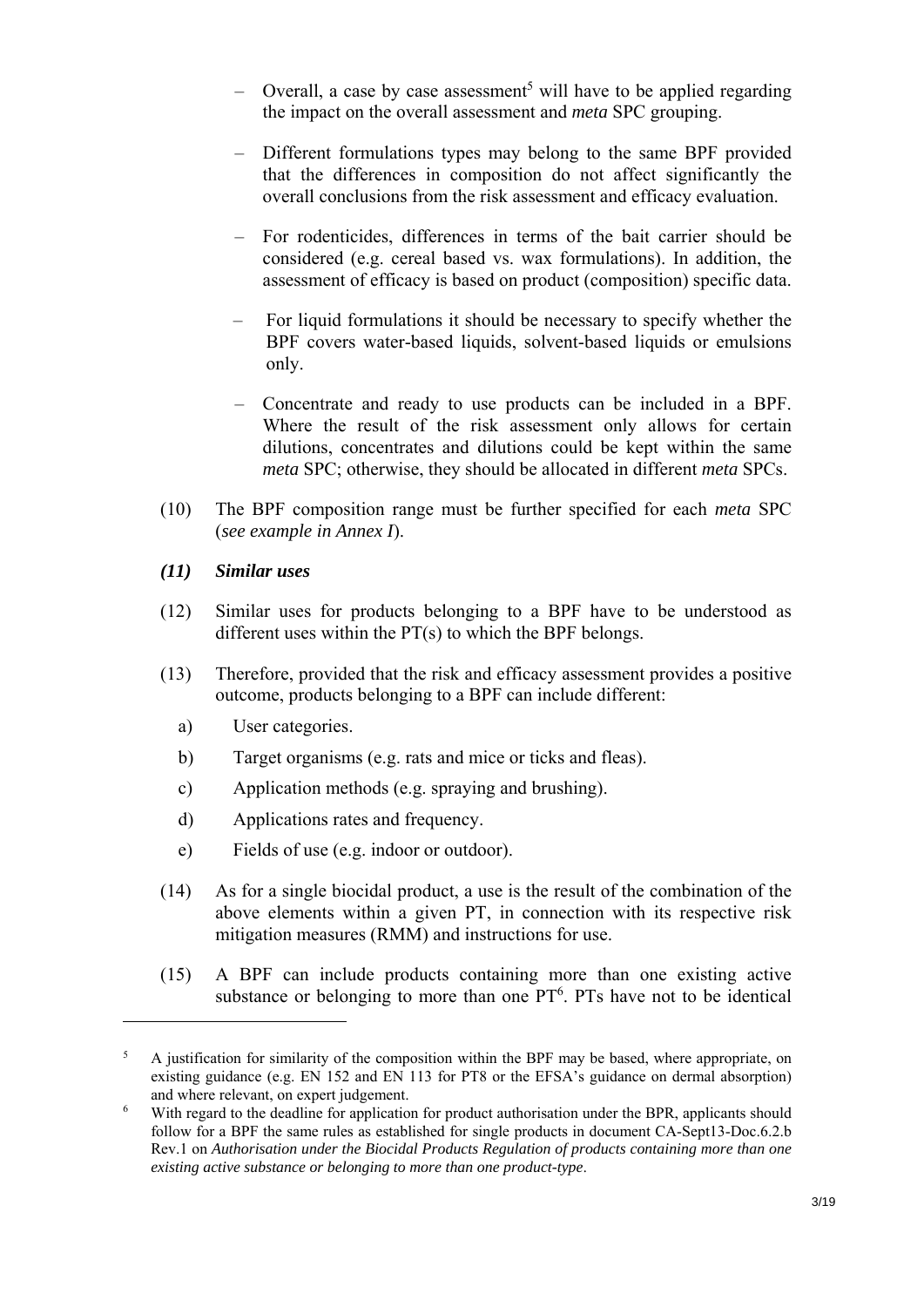for all *meta* SPCs. However, for existing products covered by a BPF, the deadlines to apply for authorisation and to grant the authorisation are triggered by the PTs of the individual products and not by those of the BPF.

The allocation within a *meta* SPC of different PTs should be based on the similarity of the intended uses with a view to limit the complexity of the risk and efficacy assessment (e.g. PT2 and PT4 uses) (*see example in Annex I*).

## *(16) Similar levels of risk*

- (17) Similar levels of risk for products belonging to a BPF have to be understood as different levels of acceptable risk resulting from the assessment of the maximum risks (to human health, animal health and the environment) identified in the application, in connection with the assessment of the minimum level of efficacy and the permitted variations in composition together with their respective classification, hazard and precautionary statements and any appropriate RMMs.
- (18) Products belonging to a BPF can have different RMMs within the same BPF, but each *meta* SPC should have its own set of RMMs in order to facilitate the post-authorisation notification of new products belonging to that *meta* SPC. However, these RMMs have not to be identical for all the authorised uses within a *meta* SPC (e.g. those related to the user category) (*see also paragraph 26 and section on post-authorisation notification*).
- (19) Products belonging to a BPF can have different classification and labelling (C&L) within the same BPF, but the hazard and precautionary statements must be the same for all products covered by one *meta* SPC.

# *(20) Similar levels of efficacy*

(21) Similar levels of efficacy for products belonging to a BPF have to be understood as different levels of proven efficacy resulting from the assessment of the minimum level of efficacy, identified in the application, in connection with the assessment of the maximum risks (to human health, animal health and the environment) and the permitted variations in composition.

# *(22) Meta-SPC*

(23) In the context of the new BPF concept a *meta* SPC has to be understood as the description, with a similar structure as in the SPC of a single biocidal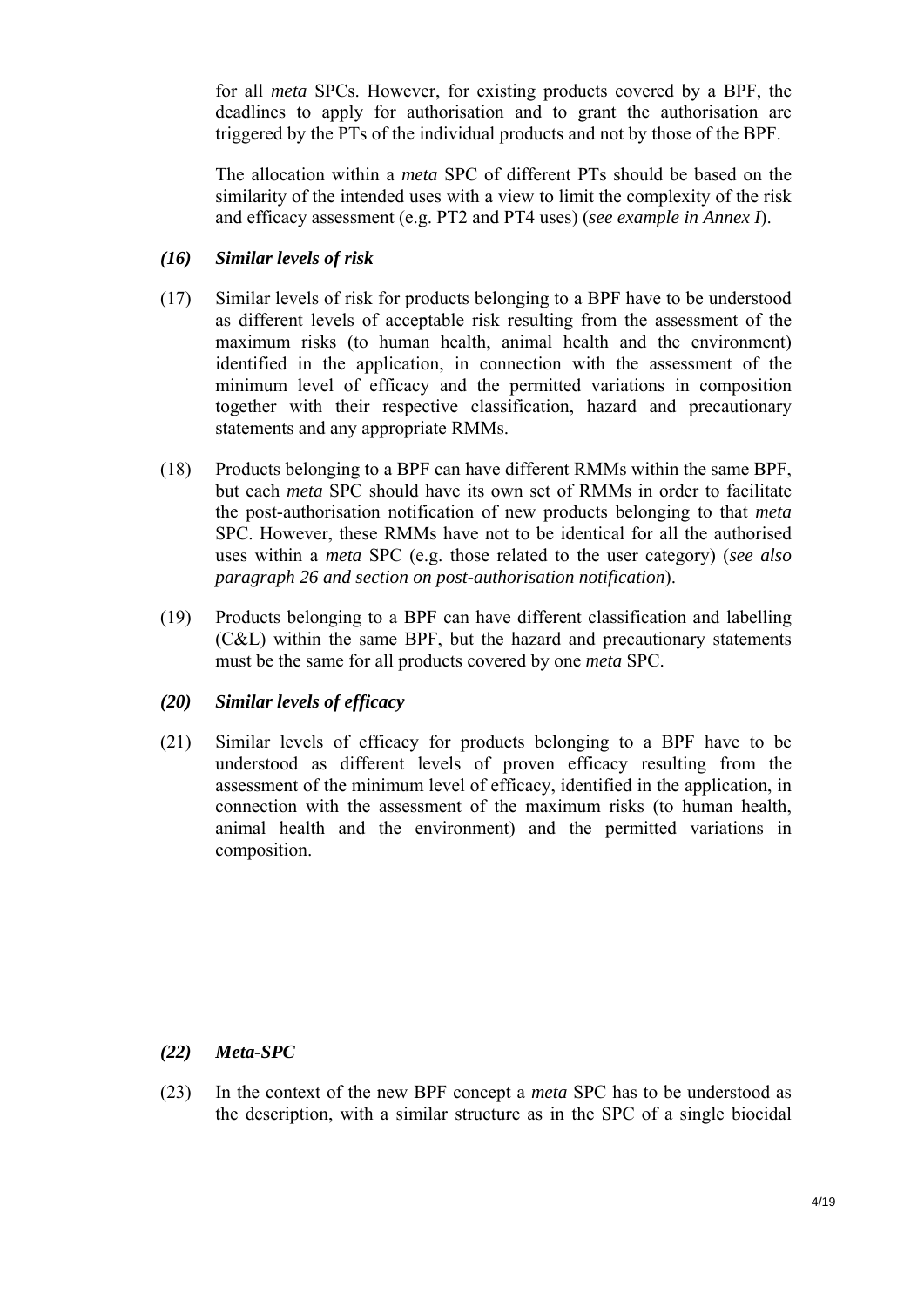product<sup>7</sup> (*see example in Annex I*), of a group of products within the BPF having:

- a) Similar compositions within a specified variation, which fall within the specified variations of the whole BPF,
- b) Similar uses resulting from the risk and efficacy assessment, which are associated to a common set of RMMs. However, products within a *meta* SPC can have different RMMs and instructions for use linked to each authorised use (e.g. to a different user category or application method),
- c) The same hazard and precautionary statements<sup>8</sup>, and
- d) A common set of first aid instructions, disposal, storage and shelf life.
- (24) Where the assessment of the maximum risk and minimum level of efficacy for the entire BPF is not possible, that assessment may be done at *meta* SPC level<sup>9</sup> *(see also section on BPF evaluation*).
- (25) A BPF can consist of one or more *meta* SPCs. The number of *meta* SPCs has to be carefully considered by the applicant, to ensure that the assessment by CAs and the post-authorisation notification of new products does not become overly complex and difficult to manage (*see also sections on the preparation of the application and on BPF evaluation*).
- (26) Where a *meta* SPC contains several similar uses (i.e. different combinations of user category, target organism, field of use, application method, etc.), these uses will have to be clearly associated with the relevant instructions for use and RMMs in accordance with the principles agreed in document CA-May14-Doc.5.6 – Final<sup>10</sup> (*see also sections on the preparation of the application and content of the BPF authorisation*).

<sup>7</sup> See the SPC template agreed under document CA-Sept14-Doc.5.4–Final, available at https://circabc.europa.eu/w/browse/8aa3692b-9a69-43c7-b30b-d9db9a276830.<br><sup>8</sup> In eccordance with Article 22(2) of the CLB Besultion, the lebelling of the pro

In accordance with Article 22(3) of the CLP Regulation, the labelling of the products will only include the P statements which are relevant for the intended uses of the products.

The level at which the assessment should be done is mainly dictated by the complexity of the BPF, so an assessment at the first or second level may occur when necessary.<br>*Discussion paper on the content of label of single biocidal products with regard to the authorised uses* 

*in the SPC*, available at https://circabc.europa.eu/w/browse/f818ccf3-207f-408f-a3cf-c62422fdf346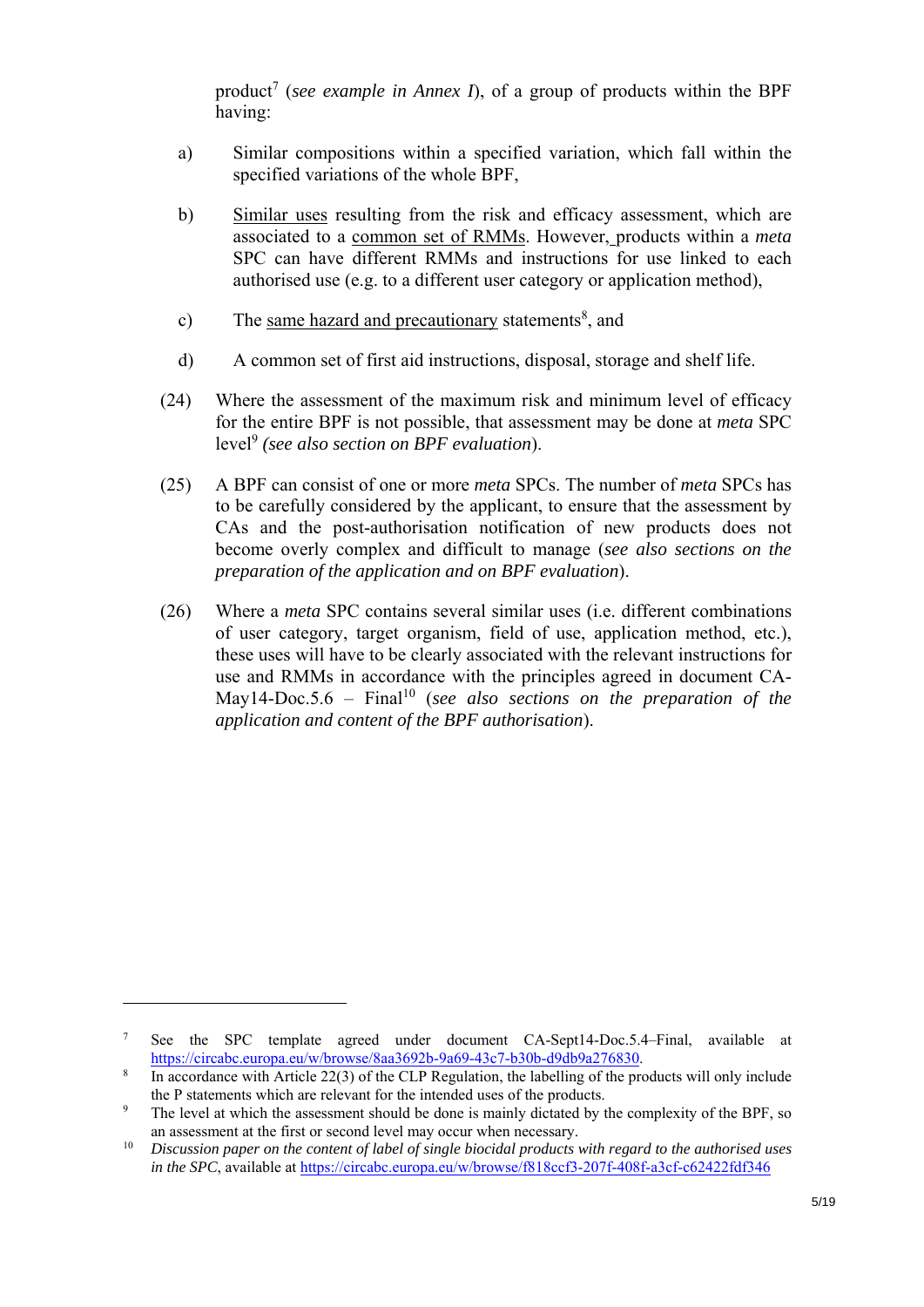## *2.2.- Preparation of the application for authorisation of a BPF*

- (27) Pursuant to Annex III to the BPR, applicants ought to initiate a presubmission meeting with their eCA. In case of a BPF, such meetings should be organised as early as possible in order to discuss the approach foreseen by the applicant and possible issues, such as the ones listed below, with a view to facilitate the later assessment of the application:
	- a) The whole BPF design, and in particular the number of *meta* SPCs proposed by the applicant within the proposed composition ranges,
	- b) The maximum risk/minimum efficacy parameters chosen by the applicant for the whole BPF or, where appropriate, at *meta* SPC level,
	- c) In case of Union authorisation (UA) applications, the next steps of the presubmission process.

These pre-submission meetings are however not expected to result in a detailed pre-evaluation of the whole BPF and will be without prejudice of issues that may be raised during the assessment.

- (28) For the purpose of the assessment by CAs of the identified maximum risk within the whole BPF or a *meta* SPC, applicants have to justify in detail the basis for its identification and to present assessments of the risks for various uses within the risk envelope of the BPF or the *meta* SPC. These risk assessments, presented as supporting information in the dossier, could be evaluated by CAs not only to confirm the maximum risks identified but also to authorise some uses within the BPF or *meta* SPC when the chosen (maximum risk) use leads to an unacceptable risk (e.g. risks for human health between spray and brushing applications).
- (29) Until an agreed template for the SPC of a BPF is available on the basis of the new BPF concept, for the purpose of the submission within an application<sup>11</sup> of the three-level information established in the Commission proposal, applicants should submit the elements detailed in Annex II to this document as a supporting document attached to the R4BP3 application.

<sup>&</sup>lt;sup>11</sup> For the purpose of the pre-submission meetings with CAs referred to in paragraph 27, other formats can be used provided that they present a clear overview of the whole BPF (e.g. table listing the concentration ranges, user categories, application methods, claim/target organisms and hazard  $\&$ precautionary statements for each *meta* SPC).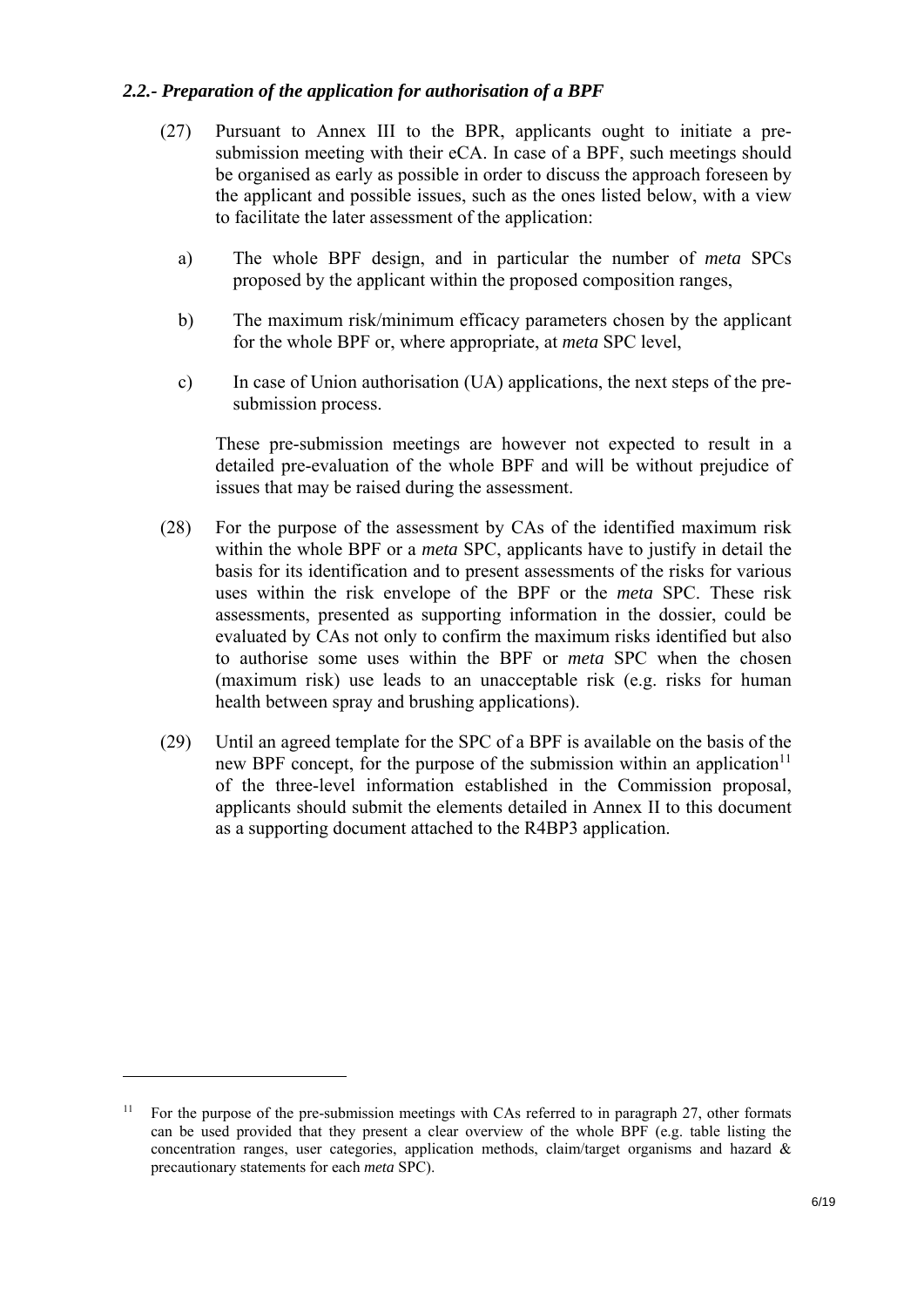## *2.3- Evaluation of the BPF application*

- (30) In accordance with Article 19(6) of the BPR, the assessment of the BPF shall consider the maximum risks (to human health, animal health and the environment) and the minimum level of efficacy over the whole potential range of products within the biocidal product family, which shall be explicitly identified within the application (*see paragraph 28 above*).
- (31) Where that assessment (of the maximum risks and minimum efficacy) on the basis of an overall "worst case" for the entire BPF is not possible, that assessment may be focused at *meta* SPC level, taking into consideration the composition of the products and the different uses described in each *meta* SPC.
- (32) Where such a single "worst case" scenario at *meta* SPC level cannot be identified, an assessment of the different maximum risks and minimum efficacy levels that might be relevant for the uses covered by a *meta* SPC (e.g. spraying vs. wiping; different target organisms, etc...) has to be performed.
- (33) Where an eCA concludes that the maximum risks/minimum efficacy use identified in the application for the whole BPF or a *meta* SPC leads to an unacceptable outcome, but other uses proposed within that BPF or *meta* SPC for which a maximum risk/minimum efficacy assessment has been provided by the applicant lead to an acceptable outcome, the eCA can, on a case by case basis:
	- a) Create a new *meta* SPCs so the conditions in paragraph 23 are met.
	- b) Authorise some of the uses proposed within a given *meta* SPC only.
	- c) Not authorise a proposed *meta* SPC, but still authorise the rest of *meta* SPCs covered by the BPF.
- (34) Where the BPF contains an active substance which is a candidate for substitution, the intended uses within each *meta* SPC will be subject to comparative assessment. As a result, all or some of those uses could be eventually prohibited or restricted where suitable alternatives meeting the criteria set in Article 23(3) of the BPR are available.

# *2.4.- Content of the BPF authorisation*

- (35) Although Article 22(1) and (2) of the BPR can be open to interpretation as to whether a SPC should be available for each and every product of a BPF, for dissemination purposes and to facilitate enforcement, it would seem more appropriate that each and every product of a BPF should have its own SPC.
- (36) This approach is further justified with a view to facilitate application for authorisation of a same biocidal product on the basis of a product belonging to a BPF.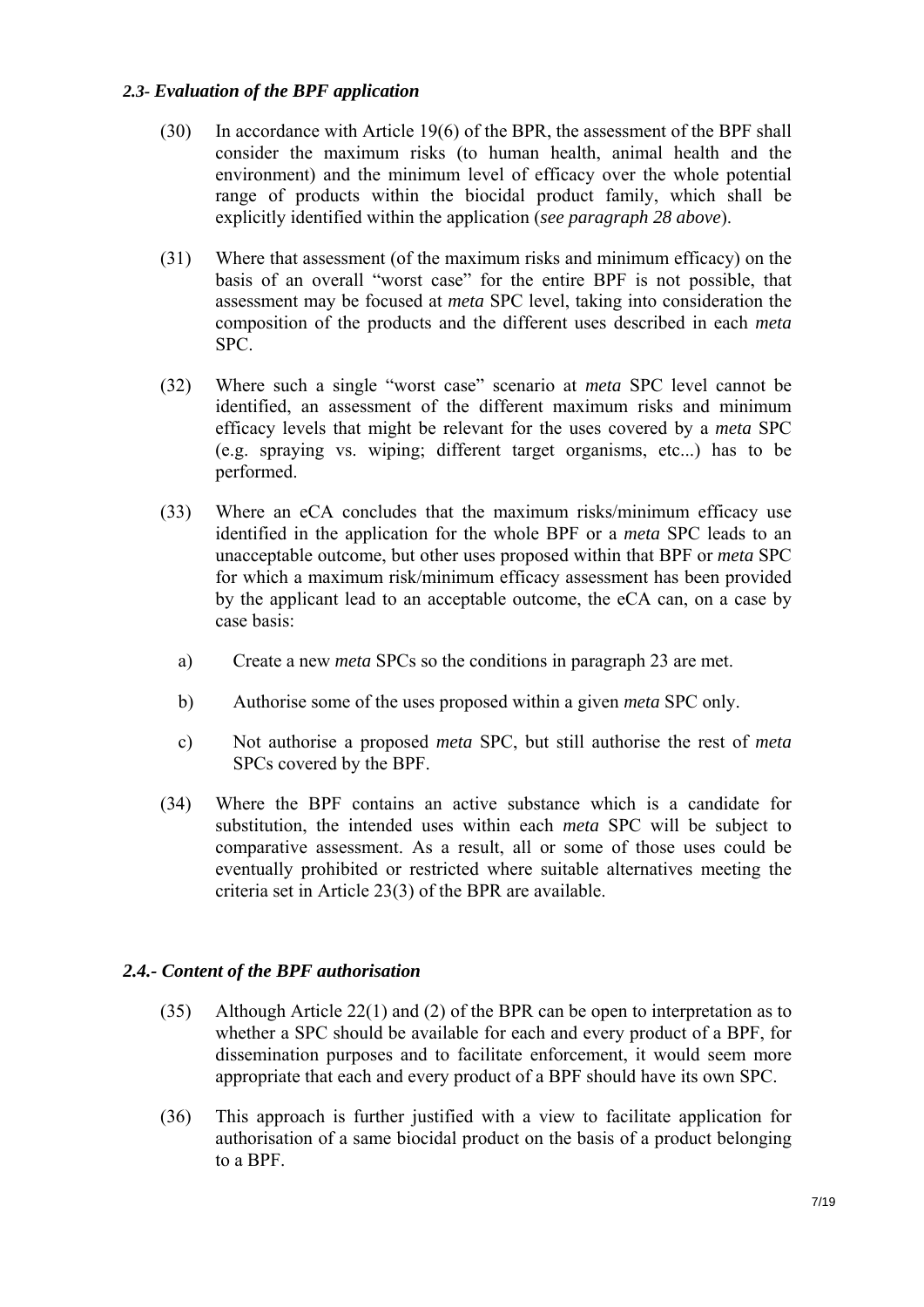- (37) For the purpose of the new BPF concept, it is therefore agreed that:
	- a) The authorisation decision will only include a "BPF SPC", which will include the three-level information for the authorised BPF (*see Annex III to this document*) and will be subject to dissemination<sup>12</sup> by ECHA.
	- b) However, for dissemination and enforcement purposes, "product-specific SPCs" will need to be generated.

This should be done by combining the BPF administrative details, the authorised uses (and RMMs), hazard and precautionary statements and other elements (e.g. first aid instructions, etc.) of the *meta* SPC to which the product belongs<sup>13</sup>, together with the trade name(s) and specific composition of the product within the ranges of that *meta* SPC.

Until improved IT tools are available to automate this generation, CAs are invited to generate these SPCs manually and may require support from applicants to do so.

These product-specific SPCs will be made available in the R4BP3 and disseminated by ECHA, so they can be found by inspectors or the general public when searching by the product authorisation number or trade name(s) of the products as they are made available on the market.

(38) ECHA will provide further instructions with regard to the handling of the BPF authorisations and associated SPCs in the R4BP3.

# *2.5.- Post-authorisation notification of new products*

- (39) In accordance with Article 17(6) of the BPR, the authorisation holder (AH) shall notify (through the R4BP3) each CA that has granted a national authorisation for a BPF of each product within that family at least 30 days before placing it on the market, except where:
	- a) A particular product is explicitly identified in the BPF authorisation<sup>14</sup> or,

<sup>&</sup>lt;sup>12</sup> The provisions in Article 22(e) of the BPR will apply (i.e. only non-active substances knowledge of which is essential for the proper use of the product have to be listed). The function of these non-active substances has to be deleted in the final SPC. Where a CA wishes including the full composition of the BPF within the authorisation decision, that CA can either refer to the composition in the IUCLID file or attach to the decision in the R4BP3 a confidential document containing that composition, which shall not be used for dissemination purposes.

<sup>&</sup>lt;sup>13</sup> The SPC editor is intended to eventually support users to create the product-specific SPCs by automatically combining the information from the *meta* SPC. Hence, only the product-specific information would have to be filled in (i.e. trade name(s), specific composition and authorisation number).

<sup>&</sup>lt;sup>14</sup> It is therefore not necessary for all products within the BPF to be placed on the market at the time of authorisation.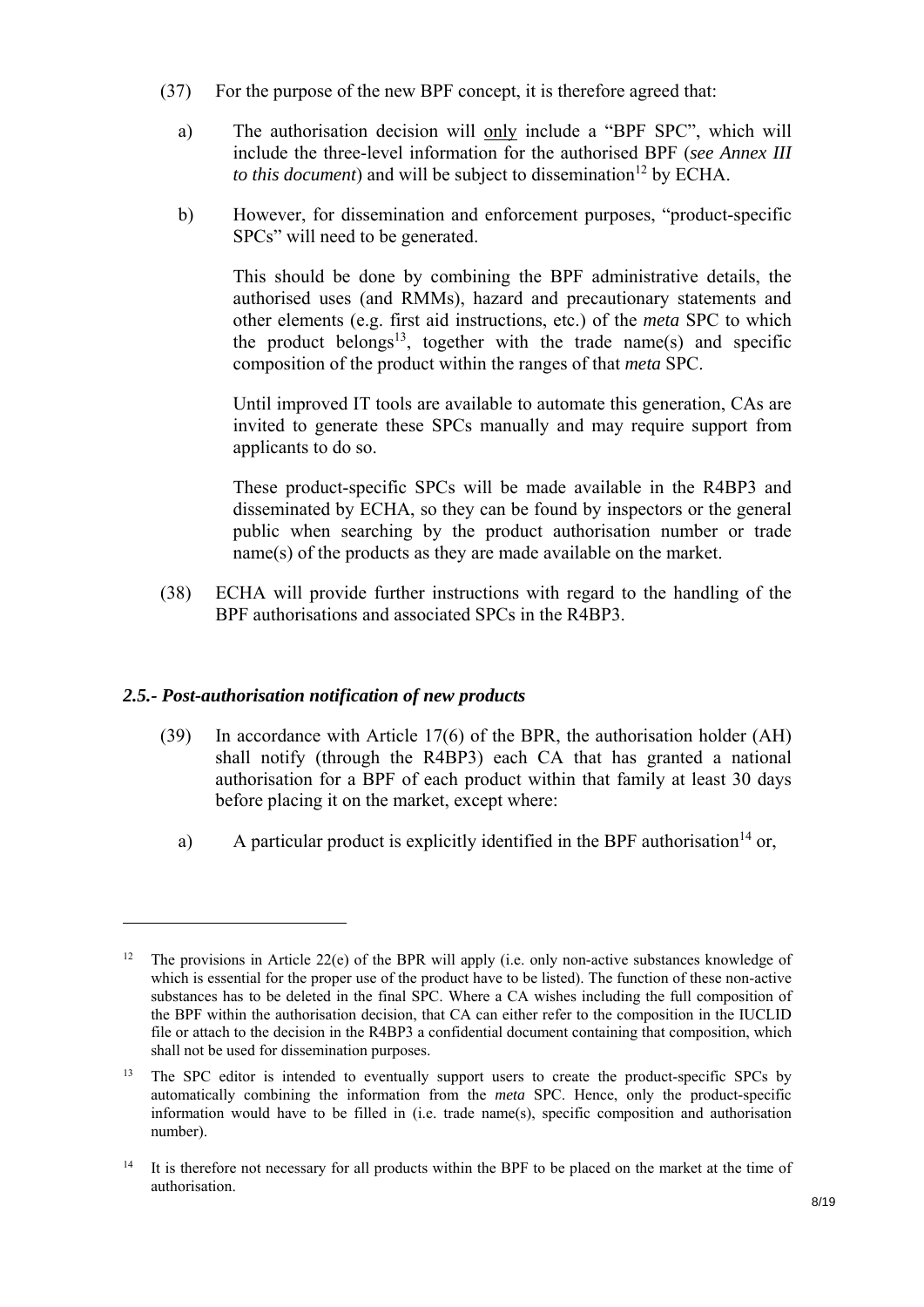- b) The variation in composition concerns only pigments, perfumes and dyes within the permitted variations in the BPF authorisation.
- (40) In line with Article 17(6), it is proposed that the notification shall only indicate the exact composition and trade name of the product, as well as the suffix to the authorisation number (i.e. already including the BPF identifier and the *meta* SPC suffix).

For this purpose, it is essential that the notification clearly identifies the *meta* SPC to which the product belongs<sup>15</sup>.

- (41) AHs may support CAs by providing with the notification a draft "productspecific SPC", which should be checked by CAs before making it available in the R4BP3 for dissemination purposes.
- (42) Where a CA does not object to the notification within the 30-day period referred to in Article 17(6) of the BPR, that CA will have to:
	- a) Update the "BPF SPC" by adding to the third level information the new product details (e.g. trade name(s), specific composition within the *meta* SPC ranges and authorisation number) and,
	- b) Make the "product-specific SPC", as provided by the applicant and reviewed by the CA, available in the R4BP3 for dissemination purposes.

<sup>&</sup>lt;sup>15</sup> This means that the AH will have to accept the set of RMMs covering all the authorised uses for that *meta* SPC. This does not mean though that all the authorised uses have to be presented on the product label (i.e. partial label-SPC correspondence) as agreed in document CA-May14-Doc.5.6 – Final.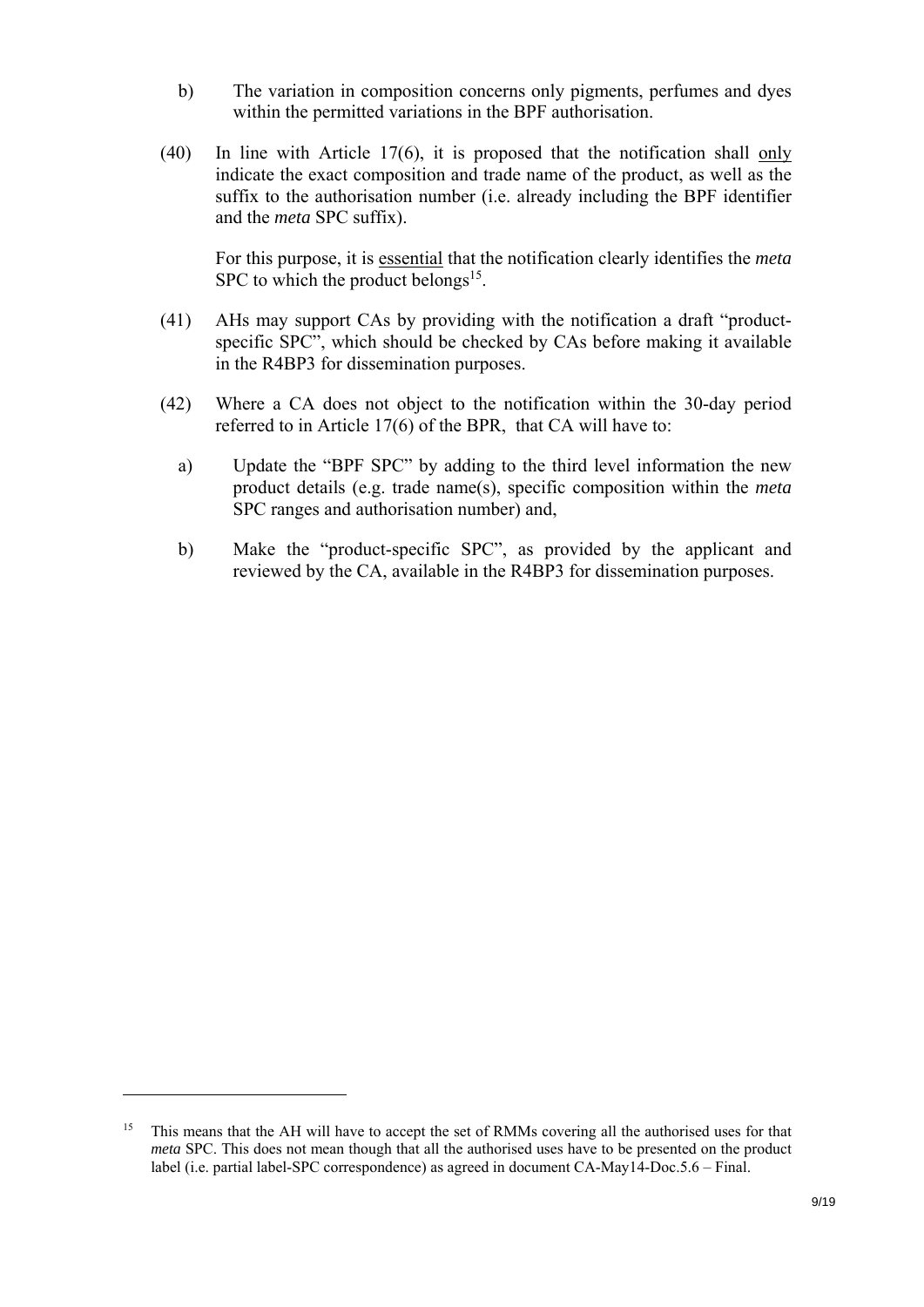Annex I

Illustration of the relationships between the different information levels within a BPF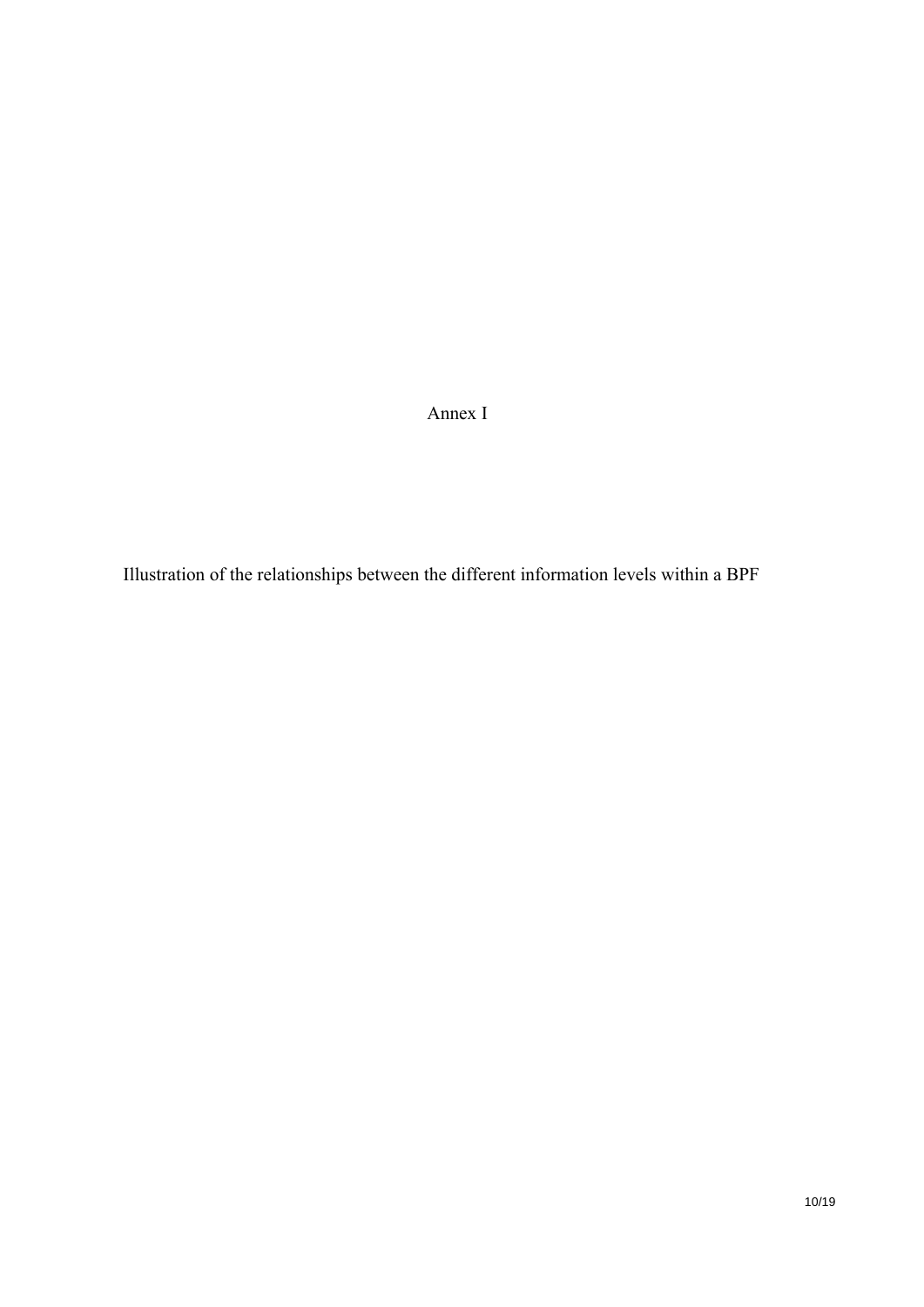

**3rd level: list of biocidal products**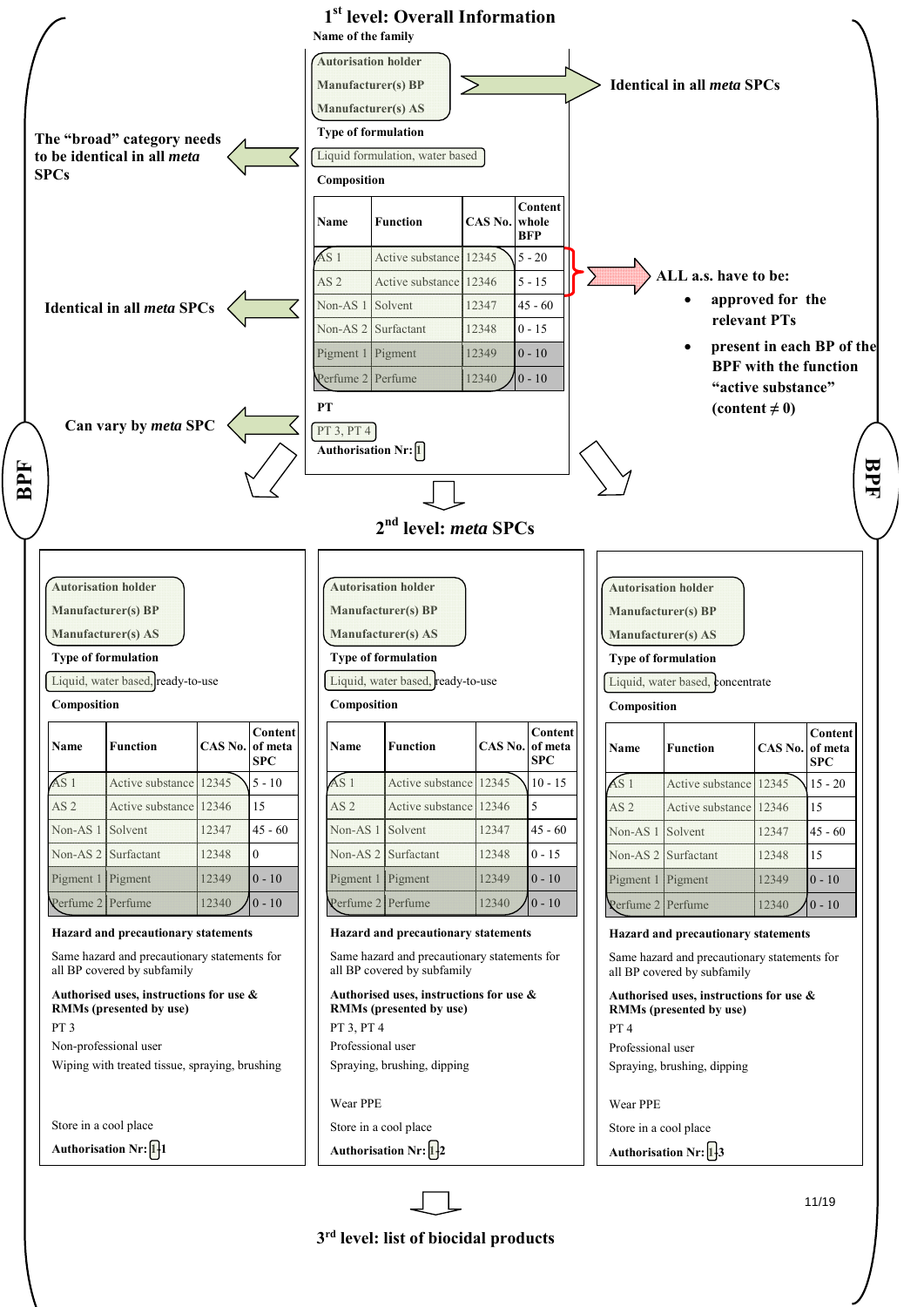# **E.g.** *meta* **SPC 1-2**

**3rd level: list of biocidal products**

| Trade name(s)<br><b>Exact composition</b> |                        |                        |                |                                | Trade name(s)<br><b>Exact composition</b> |                     |                                |                        | Trade name(s)<br><b>Exact composition</b> |                        |                        |                |
|-------------------------------------------|------------------------|------------------------|----------------|--------------------------------|-------------------------------------------|---------------------|--------------------------------|------------------------|-------------------------------------------|------------------------|------------------------|----------------|
| Name                                      | <b>Function</b>        | <b>CAS No. Content</b> |                |                                | <b>Name</b>                               | <b>Function</b>     |                                | <b>CAS No. Content</b> | Name                                      | <b>Function</b>        | <b>CAS No. Content</b> |                |
| AS <sub>1</sub>                           | Active substance 12345 |                        | 10             |                                | AS <sub>1</sub>                           | Active substance    | 12345                          | 13                     | AS <sub>1</sub>                           | Active substance 12345 |                        | 15             |
| AS <sub>2</sub>                           | Active substance 12346 |                        | 5              |                                | AS <sub>2</sub>                           | Active substance    | 12346                          | 5                      | AS <sub>2</sub>                           | Active substance 12346 |                        | 5              |
| Non-AS <sub>1</sub>                       | Solvent                | 12347                  | 45             |                                | Non-AS $1$                                | Solvent             | 12347                          | 50                     | Non-AS 1 Solvent                          |                        | 12347                  | 60             |
|                                           | Non-AS 2 Surfactant    | 12348                  | 5              |                                |                                           | Non-AS 2 Surfactant | 12348                          | 10                     |                                           | Non-AS 2 Surfactant    | 12348                  | 15             |
| Pigment 1 Pigment                         |                        | 12349                  | $\overline{0}$ |                                | Pigment 1 Pigment                         |                     | 12349                          | <sup>5</sup>           | Pigment 1 Pigment                         |                        | 12349                  | 10             |
| Perfume 2 Perfume                         |                        | 12340                  | $\overline{5}$ |                                | Perfume 2 Perfume                         |                     | 12340                          | 10                     | Perfume 2 Perfume                         |                        | 12340                  | $\overline{5}$ |
| <b>Authorisation Nr: 1-2-1</b>            |                        |                        |                | <b>Authorisation Nr: 1-2-2</b> |                                           |                     | <b>Authorisation Nr: 1-2-3</b> |                        |                                           |                        |                        |                |
|                                           |                        |                        |                |                                |                                           |                     |                                |                        |                                           |                        |                        |                |
| <b>BPF</b>                                |                        |                        |                |                                |                                           |                     |                                |                        |                                           |                        |                        |                |

**Product-specific SPCs** *(for dissemination only)*

#### **Trade name(s)**

**Autorisation holder** 

**Manufacturer(s) BP** 

**Manufacturer(s) AS** 

**Type of formulation**

Liquid, water based, ready-to-use

#### **Composition**

| Name              | CAS No. | Content |
|-------------------|---------|---------|
| AS <sub>1</sub>   | 12345   | 10      |
| AS <sub>2</sub>   | 12346   |         |
| Non-AS 1 12347    |         | 45      |
| Perfume 2   12340 |         |         |

| <b>Hazard and precautionary statements</b><br>H xxx<br><b>XXX</b>                       |  |  |  |  |
|-----------------------------------------------------------------------------------------|--|--|--|--|
| Authorised uses, instructions for use &<br><b>RMMs (presented by use)</b><br>PT 3, PT 4 |  |  |  |  |
| Professional user                                                                       |  |  |  |  |
| Dipping, spraying, brushing                                                             |  |  |  |  |
| <b>Wear PPE</b>                                                                         |  |  |  |  |
| Store in a cool place                                                                   |  |  |  |  |
| <b>Authorisation Nr: 1-2-1</b>                                                          |  |  |  |  |

#### **Trade name(s)**

- **Autorisation holder**
- **Manufacturer(s) BP**
- **Manufacturer(s) AS**

**Type of formulation**

Liquid, water based, ready-to-use

#### **Composition**

| Name            | CAS No. | Content |
|-----------------|---------|---------|
| AS <sub>1</sub> | 12345   | 13      |
| AS <sub>2</sub> | 12346   |         |
| Non-AS 1 12347  |         | 50      |
| Perfume 2 12340 |         | 10      |

| <b>Hazard and precautionary statements</b><br>H xxx<br><b>XXX</b>                | P |
|----------------------------------------------------------------------------------|---|
| Authorised uses, instructions for use &<br>RMMs (presented by use)<br>PT 3, PT 4 |   |
| Professional user                                                                |   |
| Dipping, spraying, brushing                                                      |   |
| Wear PPE                                                                         |   |
| Store in a cool place                                                            |   |
| <b>Authorisation Nr: 1-2-2</b>                                                   |   |

#### **Trade name(s)**

**Autorisation holder** 

**Manufacturer(s) BP** 

**Manufacturer(s) AS** 

**Type of formulation** Liquid, water based, ready-to-use

#### **Composition**

| Name              | CAS No. | Content |  |  |
|-------------------|---------|---------|--|--|
| AS <sub>1</sub>   | 12345   | 15      |  |  |
| AS <sub>2</sub>   | 12346   |         |  |  |
| Non-AS 1 12347    |         | 60      |  |  |
| Pigment $1 12349$ |         | 10      |  |  |

**Hazard and precautionary statements**   $H$  xxx  $P$ xxx **Authorised uses, instructions for use & RMMs (presented by use)**  PT 3, PT 4 Professional user Dipping, spraying, brushing Wear PPE Store in a cool place

**Authorisation Nr: 1-2-3**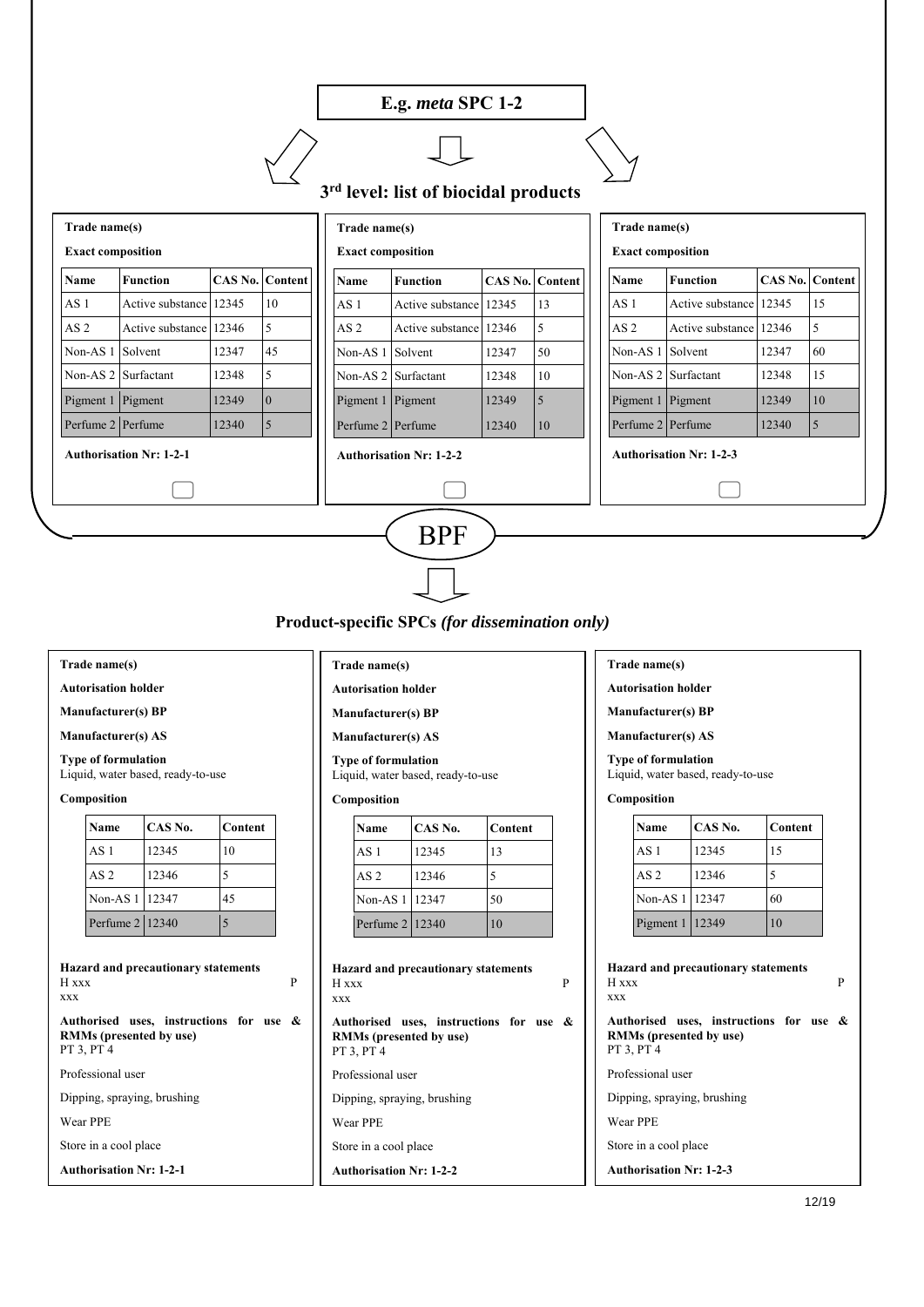# **Annex II**

# **Content of the three-level information to be submitted by applicants16**

- 1) A document including only the first level information:
	- a) Proposed family name.
	- b) Product type(s).
	- c) Administrative details: authorisation holder, product manufacturer(s), active substance(s) manufacturer(s).
	- d) Formulation type(s).
	- e) Product family composition range (e.g. tabular format as in section 2.1 of the current SPC template for a BPF).
- 2) For each *meta* SPC (i.e. second level information), an annexed document including:
	- a) The composition range for the products included in the *meta* SPC (e.g. using a similar table as above),
	- b) The following information in a format similar to sections 3 to 6 of document CA-Sept14-Doc.5.4–Final<sup>17</sup>, that is:
		- Hazard and precautionary statements, which shall be the same all the products included in the *meta* SPC,
		- The intended uses for the products included in the *meta* SPC, presented with the instructions for use, RMMs and other directions for use that are use-specific,
		- The general directions for use that are valid for all the intended uses,
		- Any other relevant information,
	- c) A table with the trade name(s) and the exact composition of each product included in the *meta* SPC (i.e. third level information).

<sup>&</sup>lt;sup>16</sup> ECHA will provide further guidance regarding the preparation of a draft "BPF SPC" by using the SPC editor or the SPC generator from an IUCLID file.

<sup>&</sup>lt;sup>17</sup> Agreed SPC template for single biocidal products.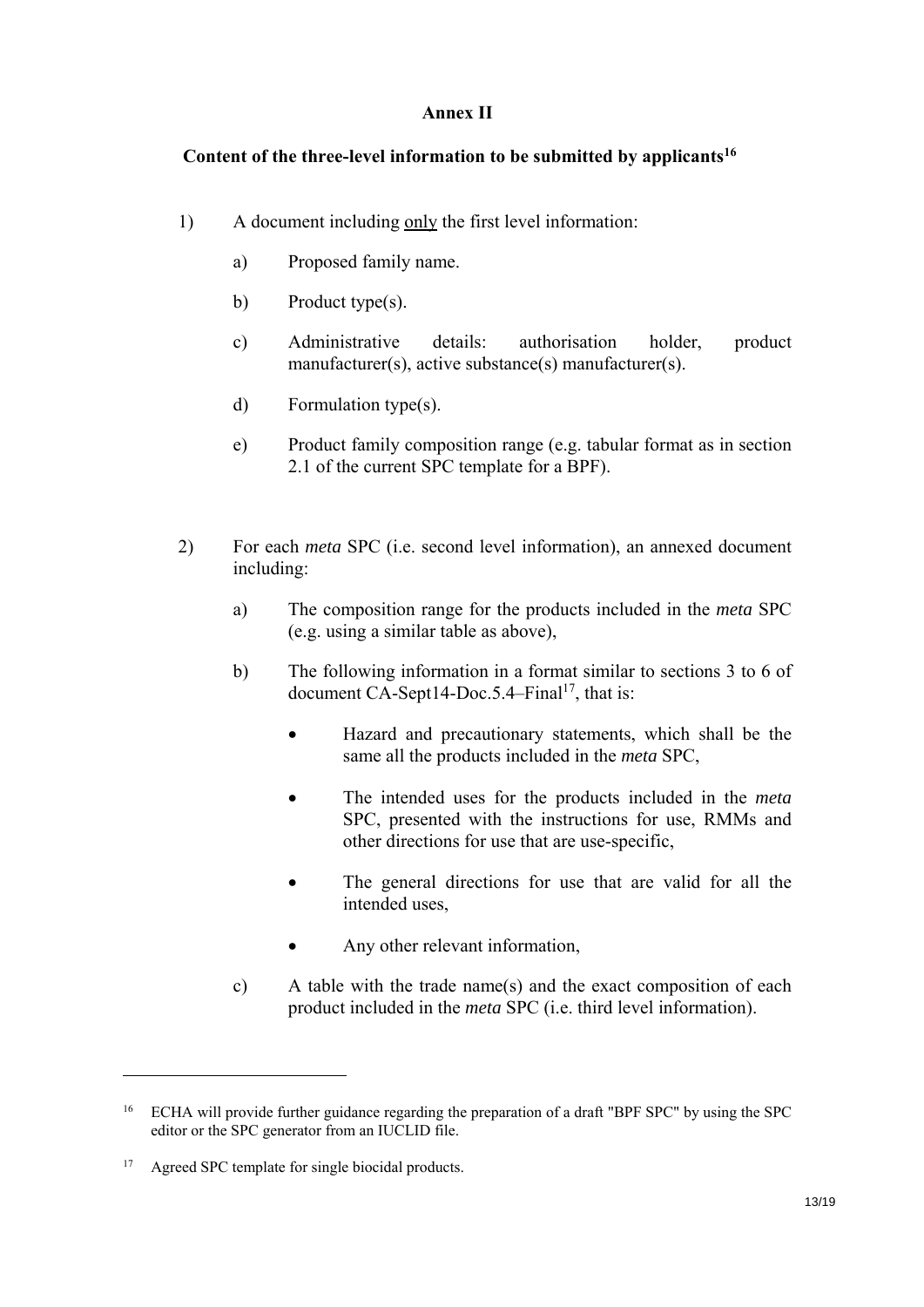## **Annex III**

## **Content of the BPF authorisation – "BPF SPC"18**

### **I.- First level information:**

- 1) Family name.
- 2) Product type(s).
- 3) Administrative details: authorisation holder, product manufacturer(s), active substance(s) manufacturer(s).
- 4) Family authorisation number, date of authorisation and expiry date.
- 5) R4BP asset reference number
- 6) Formulation type(s).
- 7) Product family composition range (e.g. tabular format as in section 2.1 of the current SPC template for a BPF $)^{19}$ .

### **II.- Second information level (***meta* **SPCs):**

- 1) The family authorisation number, including the suffix identifying the *meta* SPC.
- 2) PT(s) of the *meta* SPC.
- 3) Formulation type(s) and where relevant, concentrate vs. ready to use.
- 4) Specific composition range for the (products included in the) *meta* SPC (e.g. using a similar table as under item 6 above).
- 5) Hazard and precautionary statements, which shall be the same for all the products included in the *meta* SPC.
- 6) The authorised uses of the products covered by the *meta* SPC (i.e. different combinations of user category/target organism/field of use/application methods/pack size & material/application rate and frequency), presented together**<sup>20</sup>** with their associated instructions for use

<sup>&</sup>lt;sup>18</sup> ECHA will provide further guidance regarding the preparation of a draft "BPF SPC" by using the SPC editor or the SPC generator from an IUCLID file.

<sup>19</sup> See footnote 12.

<sup>&</sup>lt;sup>20</sup> Until the SPC editor or SPC generator are fully adapted to the principles agreed under document CA-Sept14-Doc. 5.4–Final, where any directions for use under items 7 to 9 are use-specific, they should be clearly allocated to the relevant authorised uses.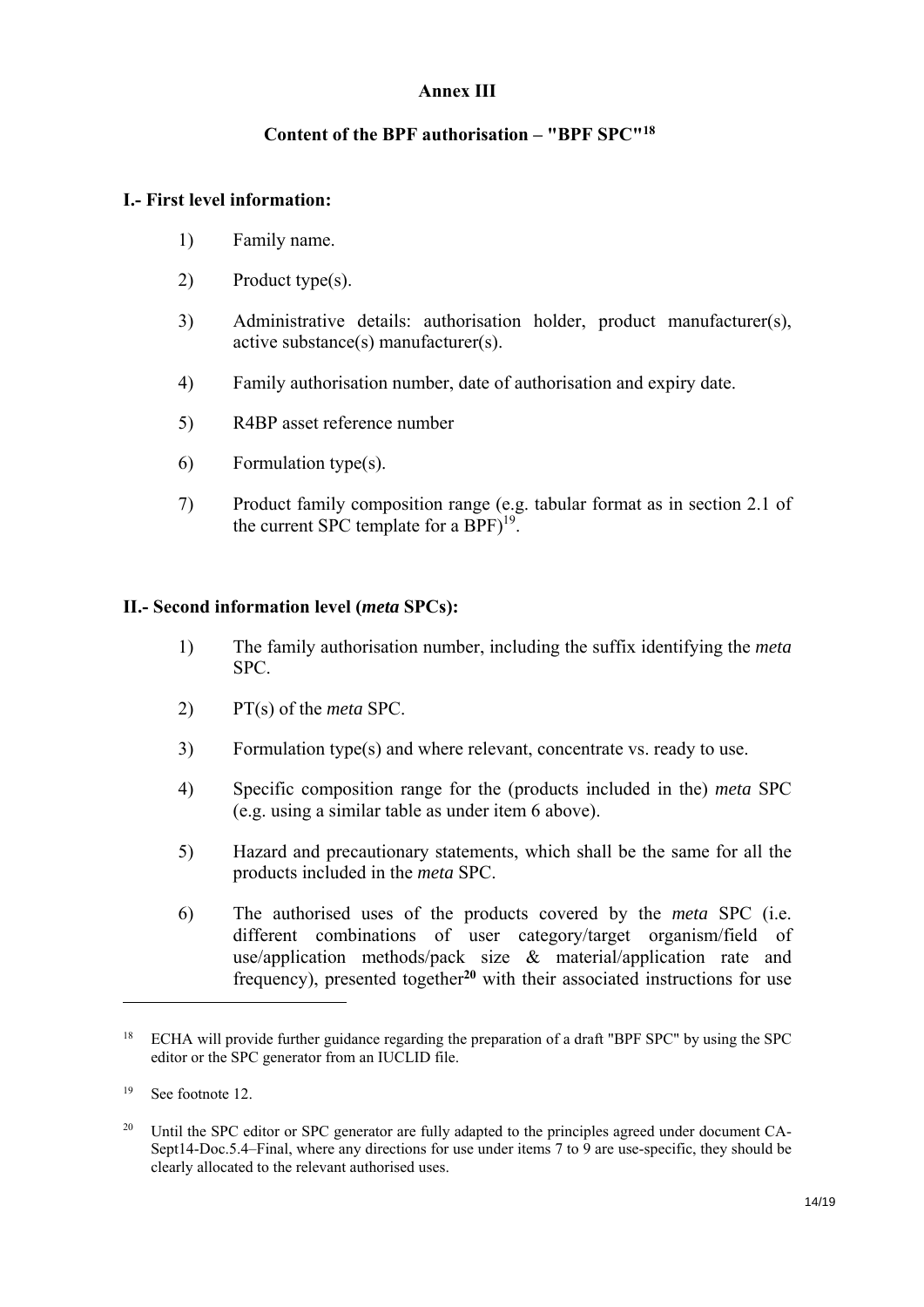and relevant RMMs, which shall cover all the products included in the *meta* SPC.

- 7) The particulars of likely direct or indirect effects, first aid instructions, emergency measures to protect the environment.
- 8) The instructions for safe disposal of the product and its packaging.
- 9) The conditions of storage and shelf-life of the product under normal conditions of storage.
- 10) Other information.

## **III.- Third information level (by** *meta* **SPC):**

- 1) List with all the products included in the *meta* SPC at the time of authorisation, indicating per product the:
	- Trade name(s).
	- Specific composition of the product within the variations of the *meta* SPC.
	- Authorisation number (i.e. including the BPF authorisation number, the suffix identifying the *meta* SPC and the suffix identifying the specific product).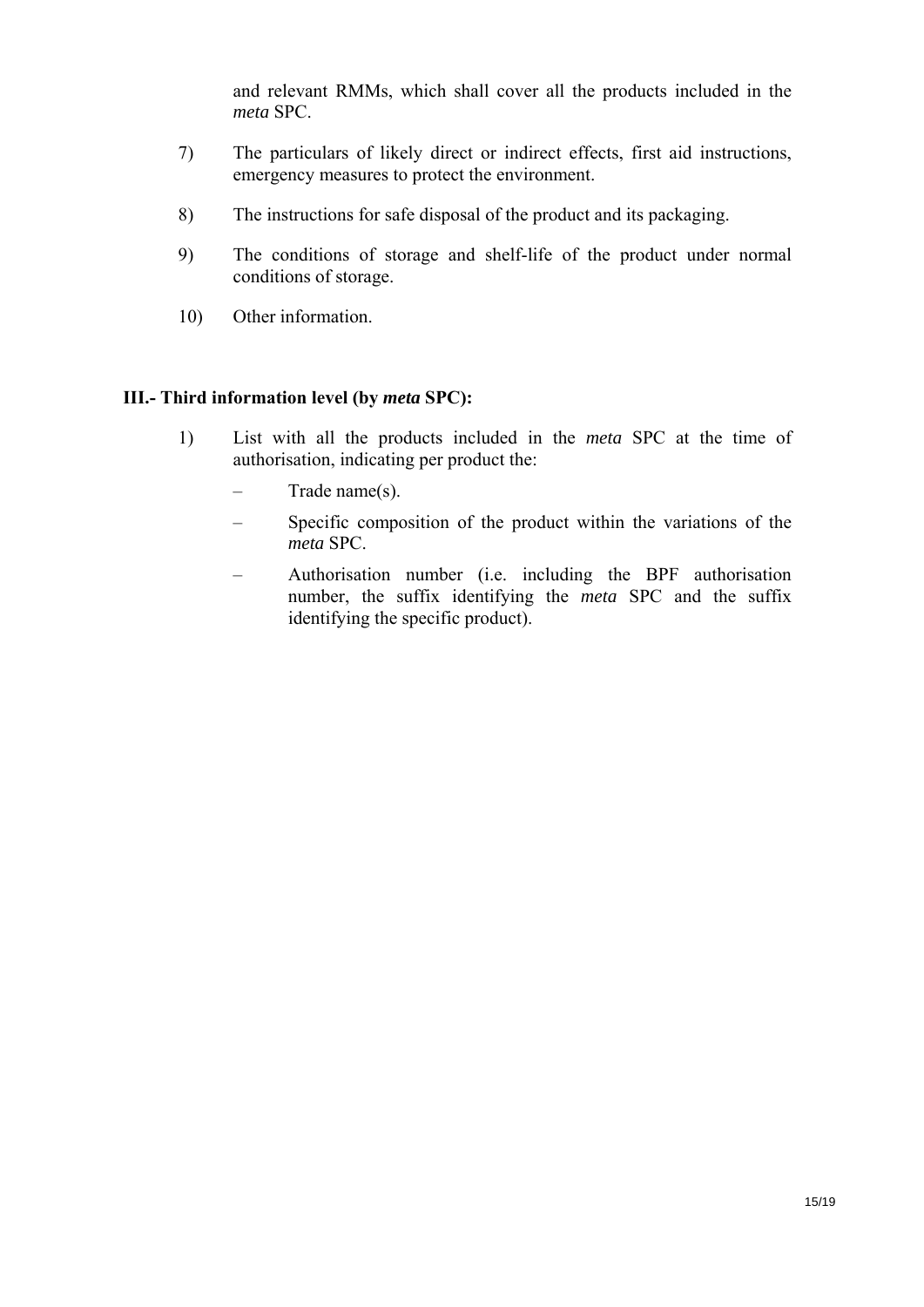## **Annex IV**

## **Q&A on the implementation of the new BPF concept**

**(**Example - to be further completed)

### **Q1: How to extend the composition range of a BPF – major vs. minor change?**

**A1:** The application type of such extension of the family needs to be decided on a caseby-case basis, depending on the extent of the scientific/technical assessment to be performed.

Until detailed guidelines on classification on changes are made available by ECHA, the AH may request the Agency to provide an opinion on the classification in accordance with the criteria laid down in the Annex to the changes Regulation of a change not listed in one of the tables of that Annex.

The opinion shall be delivered within 45 days following receipt of the request and payment of the fee referred to in Article 80(1)(a) of Regulation (EU) No 528/2012.

The Agency shall publish the opinion after deletion of all information of commercial confidential nature.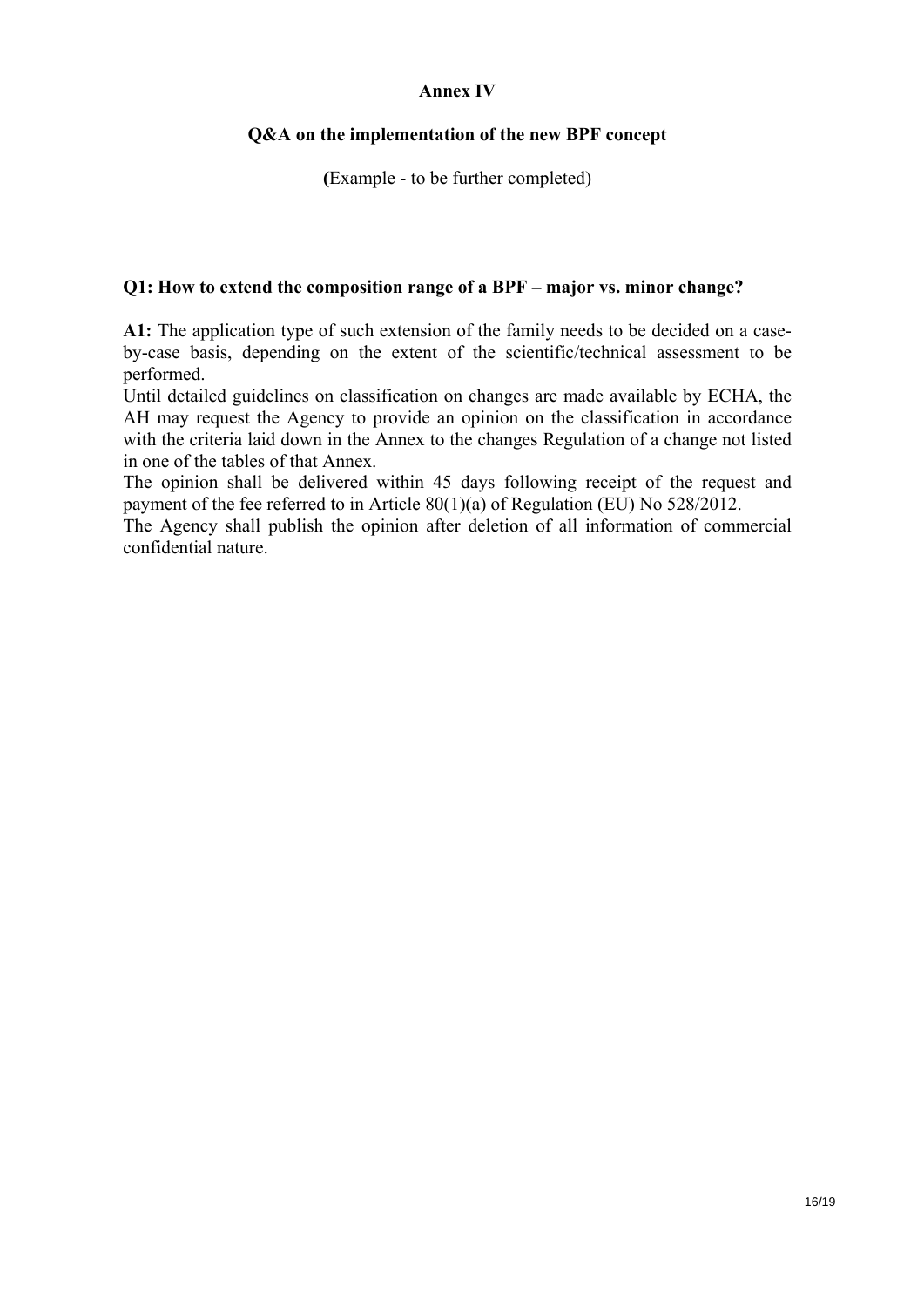## **Annex V. BPR provisions on biocidal product families**

### **Recital 36**

*To facilitate access to the market it should be possible to authorise a group of biocidal products as a biocidal product family. Biocidal products within a biocidal product family should have similar uses and the same active substances. Variations in the composition or the replacement of non-active substances should be specified, but may not adversely affect the level of risk or significantly reduce the efficacy of the products.* 

### **Recital (-1a) of Regulation 334/2014**

*Article 3(1) (s) and Article 19(6) of Regulation (EU) No 528/2012 should be amended to allow similar biocidal products to be part of a family if they can be satisfactorily assessed based on identifiable maximum risks and minimum efficacy.* 

#### **Article 3(1)**

*(m) national authorisation' means an administrative act by which the competent authority of a Member State authorises the making available on the market and the use of a biocidal product or a biocidal product family in its territory or in a part thereof;* 

*(n) 'Union authorisation' means an administrative act by which the Commission authorises the making available on the market and the use of a biocidal product or a biocidal product family in the territory of the Union or in a part thereof;* 

*(aa) 'administrative change' means an amendment of an existing authorisation of a purely administrative nature involving no change to the properties or efficacy of the biocidal product or biocidal product family;* 

*(ab) 'minor change' means an amendment of an existing authorisation that is not of a purely administrative nature and requires only a limited re-assessment of the properties or efficacy of the biocidal product or biocidal product family;* 

#### **Article 3(1), point (s), as amended by Regulation 334/2014**

- *"(s) "biocidal product family" means a group of biocidal products having*
- *(1) similar uses,*
- *(2) the same active substances,*
- *(3) similar composition with specified variations and*
- *(4) similar levels of risk and efficacy; "*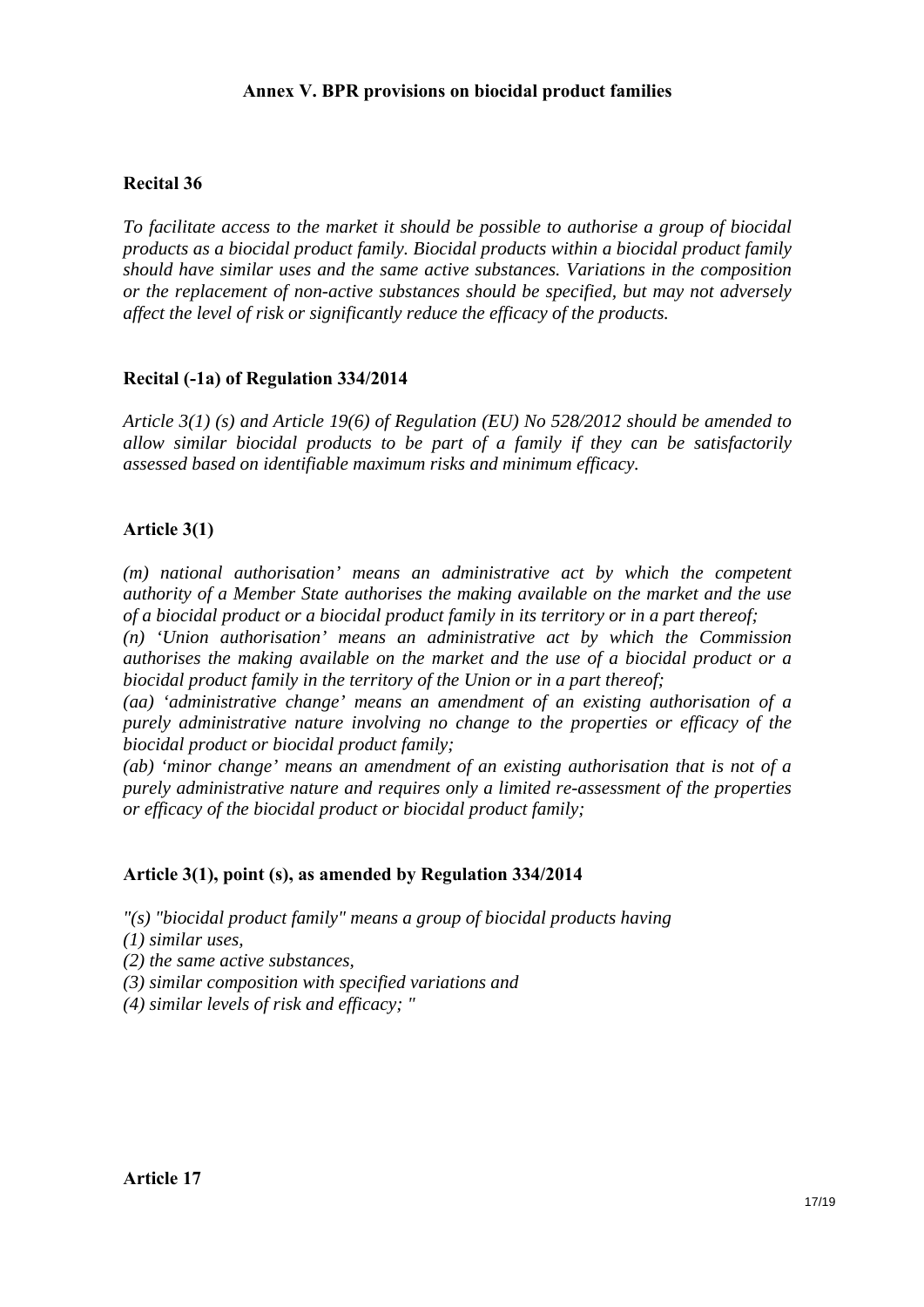*3. An authorisation may be granted for a single biocidal product or a biocidal product family.* 

*6. The authorisation holder shall notify each competent authority that has granted a national authorisation for a biocidal product family of each product within the biocidal product family at least 30 days before placing it on the market, except where a particular product is explicitly identified in the authorisation or the variation in composition concerns only pigments, perfumes and dyes within the permitted variations. The notification shall indicate the exact composition, trade name and suffix to the authorisation number. In the case of a Union authorisation, the authorisation holder shall notify the Agency and the Commission.* 

## **Article 19(6), as amended by Regulation 334/2014**

*"6. The assessment of the biocidal product family conducted according to the common principles set out in Annex VI shall consider the maximum risks to human health, animal health and the environment and the minimum level of efficacy over the whole potential range of products within the biocidal product family.* 

*A biocidal product family shall be authorised only if* 

*(a) the application explicitly identifies the maximum risks to human health, animal health and the environment and the minimum level of efficacy on which the assessment is based, as well as the permitted variations in composition and uses referred to in Article 3(1) (s) together with their respective classification, hazard and precautionary statements and any appropriate risk mitigation measures, and* 

*(b) it can be established based on the assessment referred to in the first subparagraph that all the biocidal products within the family comply with the conditions set out in paragraph 1. "* 

### **Article 22 - Content of authorisation**

*1. An authorisation shall stipulate the terms and conditions relating to the making available on the market and use of the single biocidal product or the biocidal product family and include a summary of the biocidal product characteristics.* 

*2. Without prejudice to Articles 66 and 67, the summary of the biocidal product characteristics for a single biocidal product or, in the case of a biocidal product family, the biocidal products within that biocidal product family, shall include the following information:* 

*(a) trade name of the biocidal product;* 

*(b) name and address of the authorisation holder;* 

*(c) date of the authorisation and its date of expiry;* 

*(d) authorisation number of the biocidal product, together with, in the case of a biocidal product family, the suffixes to apply to individual biocidal products within the biocidal product family;* 

*(e) qualitative and quantitative composition in terms of the active substances and nonactive substances, knowledge of which is essential for proper use of biocidal products;*